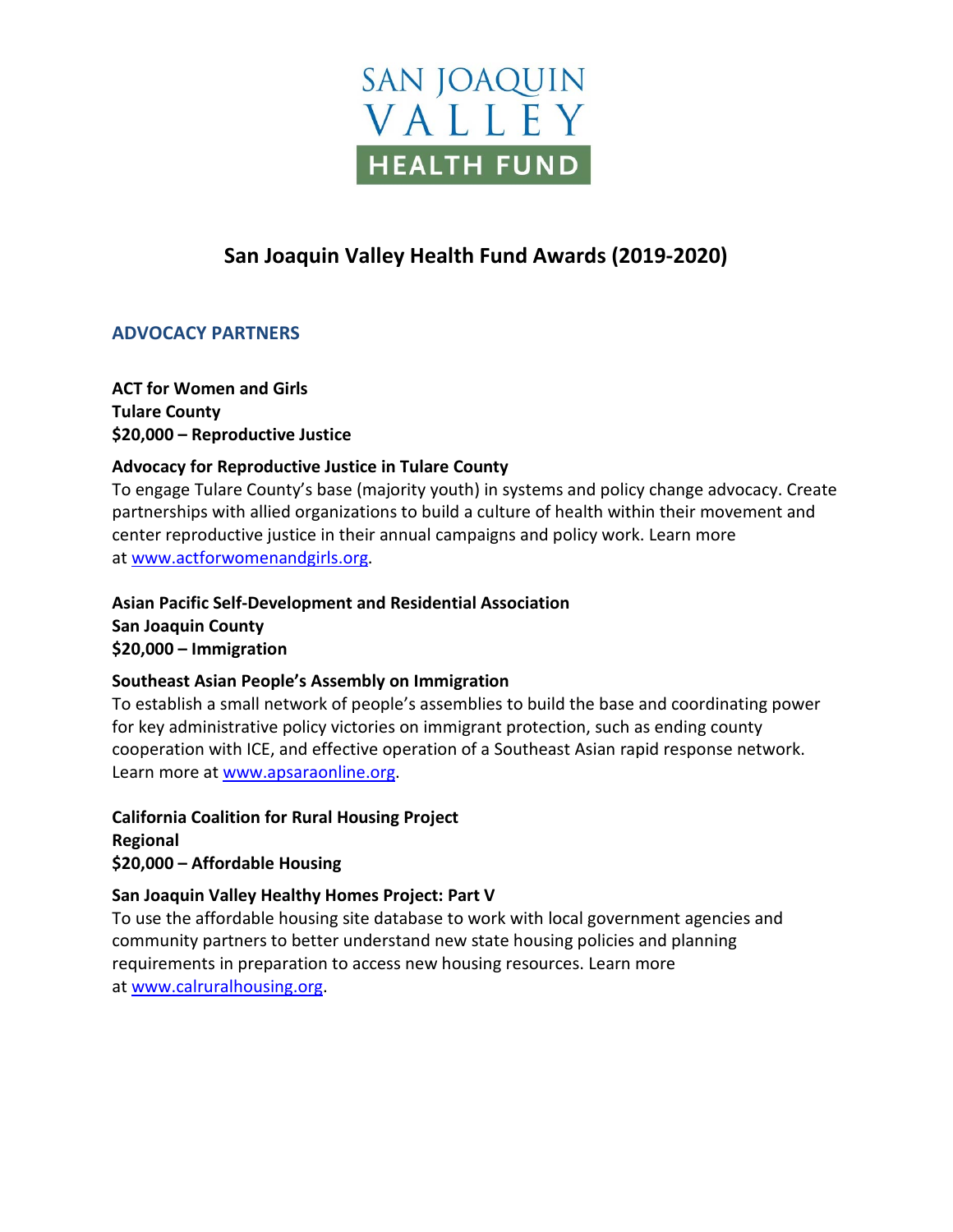# **California Immigrant Youth Justice Alliance (Mexican American Legal Defense and Educational Fund) Regional**

### **\$20,000 – Immigration**

### **California Immigrant Youth Justice Alliance**

To focus on strategically placing youth in advocacy and policy delegations in order to ensure pro-immigrant policies are implemented beyond legalization, and shedding light on how the criminalization of immigrants varies based on identity. Learn more at [www.ciyja.org.](http://www.ciyja.org/)

**California Pan-Ethnic Health Network Regional \$20,000 – Health Access**

### **Advancing Access to Asthma Preventative Services**

To work with San Joaquin Valley partners to raise the profile of asthma education and environmental remediation that would dramatically improve the quality of life for individuals with asthma, who are over-represented among low-income communities and communities of color. Learn more at [www.cpehn.org.](http://www.cpehn.org/)

**California Rural Legal Assistance, Inc. Stanislaus County \$20,000 – Education**

# **Change in School Climate**

To achieve systemic change at the school district level by creating school climates at rural Stanislaus County schools that are more inclusive and supportive of LGBTQ students. Learn more at [www.crla.org.](http://www.crla.org/)

# **Catholic Charities of Stockton**

**San Joaquin and Stanislaus Counties \$20,000 – Sustainable Communities/Land Use**

# **Sustainable Communities/Healthy Neighborhoods Coalitions**

To continue to provide outreach and education on land use, active transportation, and community engagement to residents, while continuing to provide technical assistance to local cities on the general plan process, and implementing the general plan through advocacy in San Joaquin and Stanislaus counties. Learn more at [www.ccstockton.org/Programs/EnvironmentalJustice.aspx.](http://www.ccstockton.org/Programs/EnvironmentalJustice.aspx)

# **Central California Environmental Justice Network (Social & Environmental Entrepreneurs, Inc.) Fresno County**

### **\$20,000 – Environmental Justice**

# **Fresno Safe from Pesticides**

To protect Fresno County residents from pesticide exposure by educating residents about the negative health impacts of pesticides, and engaging them in advocacy efforts to reduce the use of glyphosate products in schools and in advocacy campaigns aimed at improving local enforcement of pesticide regulations. Learn more a[t www.ccejn.wordpress.com.](http://www.ccejn.wordpress.com/)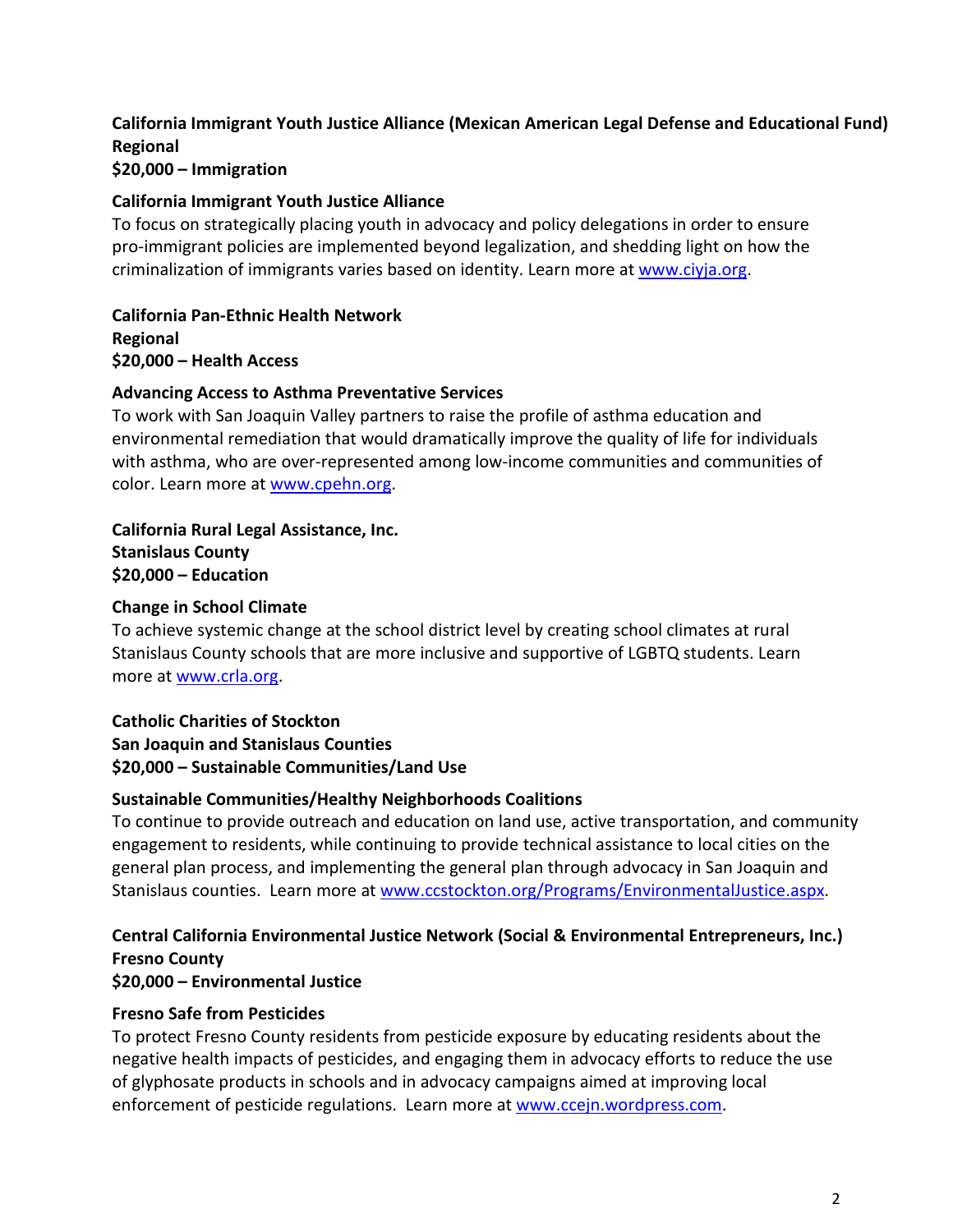### **Central Valley Air Quality Coalition (Social & Environmental Entrepreneurs, Inc.) Regional \$20,000 – Environmental Justice**

### **Improve Air Quality through Partner Capacity Building and Interagency Collaboration**

To reduce air pollution in the Valley's most overburdened communities by organizing and building the capacity of partner organizations to lead the development and implementation of local and regional air pollution reduction plans and achieve alignment of community-level and regional strategies with those of state agencies. Learn more at [www.calcleanair.org.](http://www.calcleanair.org/)

# **Central Valley Immigrant Integration Collaborative (Education and Leadership Foundation) Regional**

**\$20,000 – Immigration**

### **Advancing Immigration Organizational Capacity and Immigrant Rights**

To support the development of a regional infrastructure better prepared to address the needs, interests and rights of San Joaquin Valley immigrants through the development of training opportunities for immigrant-serving organizations. Learn more at [www.cviic.org.](http://www.cviic.org/)

# **Children Now Regional \$20,000 – Positive Early Childhood and Youth Development**

### **Building the Children's Movement in the San Joaquin Valley**

To leverage The Children's Movement of California to connect and engage a diverse range of local groups in the San Joaquin Valley to advocate for improvements in Medi-Cal services for children, as well as ensure that supports and resources for students in the early learning and K-12 systems are used efficiently for historically underserved populations. Learn more at [www.childrennow.org.](http://www.childrennow.org/)

**CRLA Foundation Regional \$20,000 – Access to Healthcare**

# **Health Care Expansion for the Remaining Uninsured**

To continue to address the challenges, opportunities and options in the San Joaquin Valley to increase access to health services to include physical, dental and behavioral health services for the remaining uninsured farmworkers not covered by Covered California or expanded Medi Cal. Learn more at [www.crlaf.org.](http://www.crlaf.org/)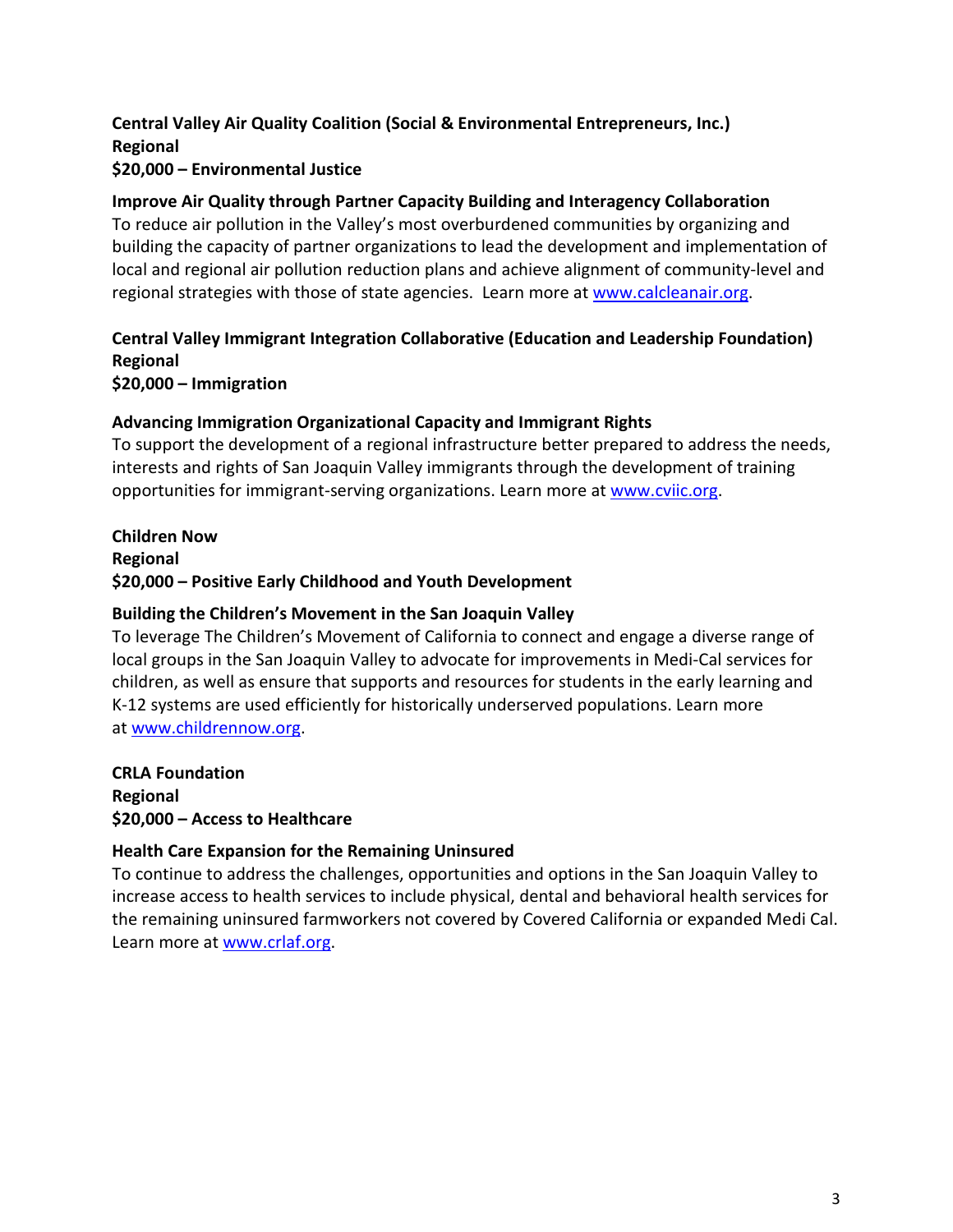# **Cultural Brokers, Inc. Fresno County \$20,000 – Early Childhood**

# **African American Infant Mortality Trauma Education and Advocacy Project**

To ensure that during the formation of the Blue Ribbon Equity Panel on African American Infant Mortality, the African American Community, women and family members who have been affected by racial disparities and adverse outcomes in health, education and other indicators of well-being are included. Learn more at [www.culturalbrokerfa.com.](http://www.culturalbrokerfa.com/)

**East Bay Asian Youth Center (Fresno Office) Fresno County \$20,000 – Education and Parent Leadership/Involvement**

### **Kids First Fresno**

To support the establishment of a Fresno Children's Fund, a dedicated local public funding stream within the city or county of Fresno to support new and expanded strategies that improve educational attainment outcomes for Fresno youth ages 0 to 24. Learn more at [www.ebayc.org.](http://www.ebayc.org/)

### **El Quinto Sol de América (Pesticide Action Network North America Regional Center) Tulare County \$20,000 – Immigration**

# **Cuidadanos Con Poder Comite**

To create a Cuidadanos Con Poder Comite, where members will create an action plan to engage in local, state and national immigration administrative policy change. Learn more at [www.elquintosoldeamerica.org.](http://www.elquintosoldeamerica.org/)

# **Greenaction for Health and Environmental Justice**

**Kern County \$20,000 – Environmental Justice**

### **San Joaquin Valley Environmental Health and Justice Project**

To engage in community education, organizing, grassroots leadership development for youth and adults, air quality monitoring, civic engagement in government agency regulatory and permit processes, and regional and state policy advocacy to bring about systemic changes in government and industry policies. Learn more at [www.greenaction.org.](http://www.greenaction.org/)

**Greenlining Institute Regional \$20,000 – Community/Economic Development**

### **Maximizing the Impact of Nonprofit Hospital Community Benefits**

To build on their work to partner with health systems, community-based organizations and advocates to ensure community benefits serve communities of color and other vulnerable San Joaquin Valley populations. Learn more at [www.greenlining.org.](http://www.greenlining.org/)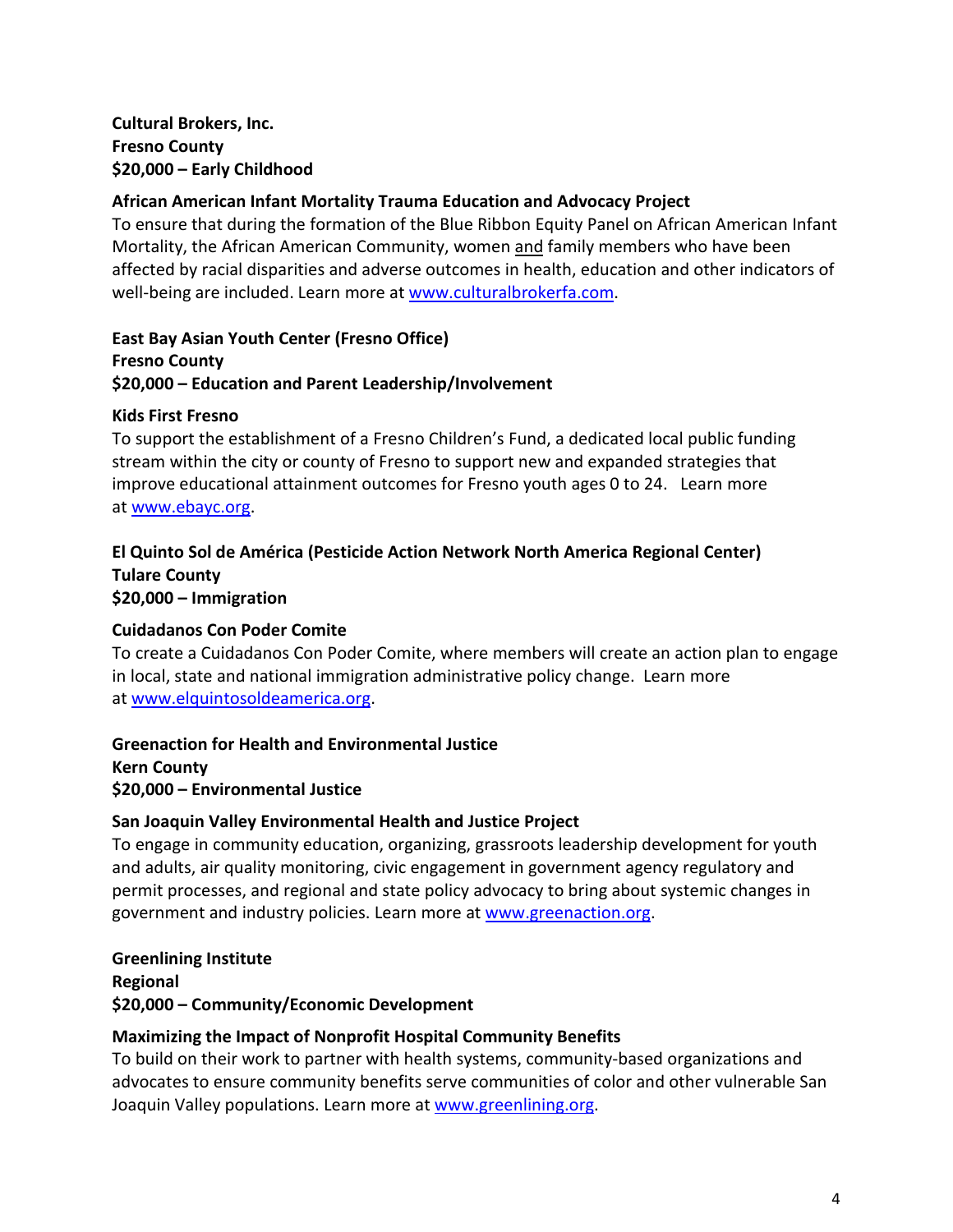# **Immigrant Legal Resource Center Regional \$20,000 – Immigration**

### **San Joaquin Valley Immigrant Advocate Capacity Building**

To build the capacity of San Joaquin Valley immigrant advocates to respond to important changes in immigration policy by providing them the most updated information, training and secure additional resources to increase legal capacity in the region. Learn more at [www.ilrc.org.](http://www.ilrc.org/)

**Leadership Counsel for Justice and Accountability Tulare, Madera and Fresno Counties \$20,000 – Housing/Shelter and Land Use**

### **Addressing Inequities in Environment Health and Land Use Planning**

To expand on advocacy in partnership with lower-income communities of color in Tulare, Madera and Fresno counties by focusing on (1) increasing funding for and investments in community-identified climate, drinking water, wastewater and transportation priorities and (2) ensuring effective and fair implementation of local and regional land use and transportation policies and programs to promote improved community and environmental health. Learn more at [www.leadershipcounsel.org.](http://www.leadershipcounsel.org/)

**Little Manila Foundation San Joaquin County \$20,000 – Education**

### **Ethnic Studies in the Valley–The Desegregation of Curriculum**

To expand their ethnic studies advocacy efforts from the local school district to the state level. Learn more at [www.littlemanila.org.](http://www.littlemanila.org/)

**Organización en California de Lideres Campesinas, Inc. Fresno, Madera and Merced Counties \$20,000 – Sustainable Communities and Transportation**

### **Advocacy for Equitable Public Transportation and Land Use**

To support the ongoing peer-to-peer base building and community organizing efforts of farmworker women and girls from Huron, Madera and Merced counties and strategic relationship building, both aimed at strengthening Lideres Campesinas members' leadership capacity to be civically engaged. Learn more at [www.liderescampesinas.org/english/.](http://www.liderescampesinas.org/english/)

### **Planned Parenthood Mar Monte San Joaquin, Fresno, Merced and Kern Counties \$20,000 – Youth Leadership for Reproductive Justice**

# **Peer Education Program**

To develop a network of connected young activists in the San Joaquin Valley and foster the skills needed to organize events on campuses and in their communities to mobilize for reproductive justice and create meaningful change in communities. Learn more at [www.plannedparenthood.org/planned-parenthood-mar-monte.](http://www.plannedparenthood.org/planned-parenthood-mar-monte)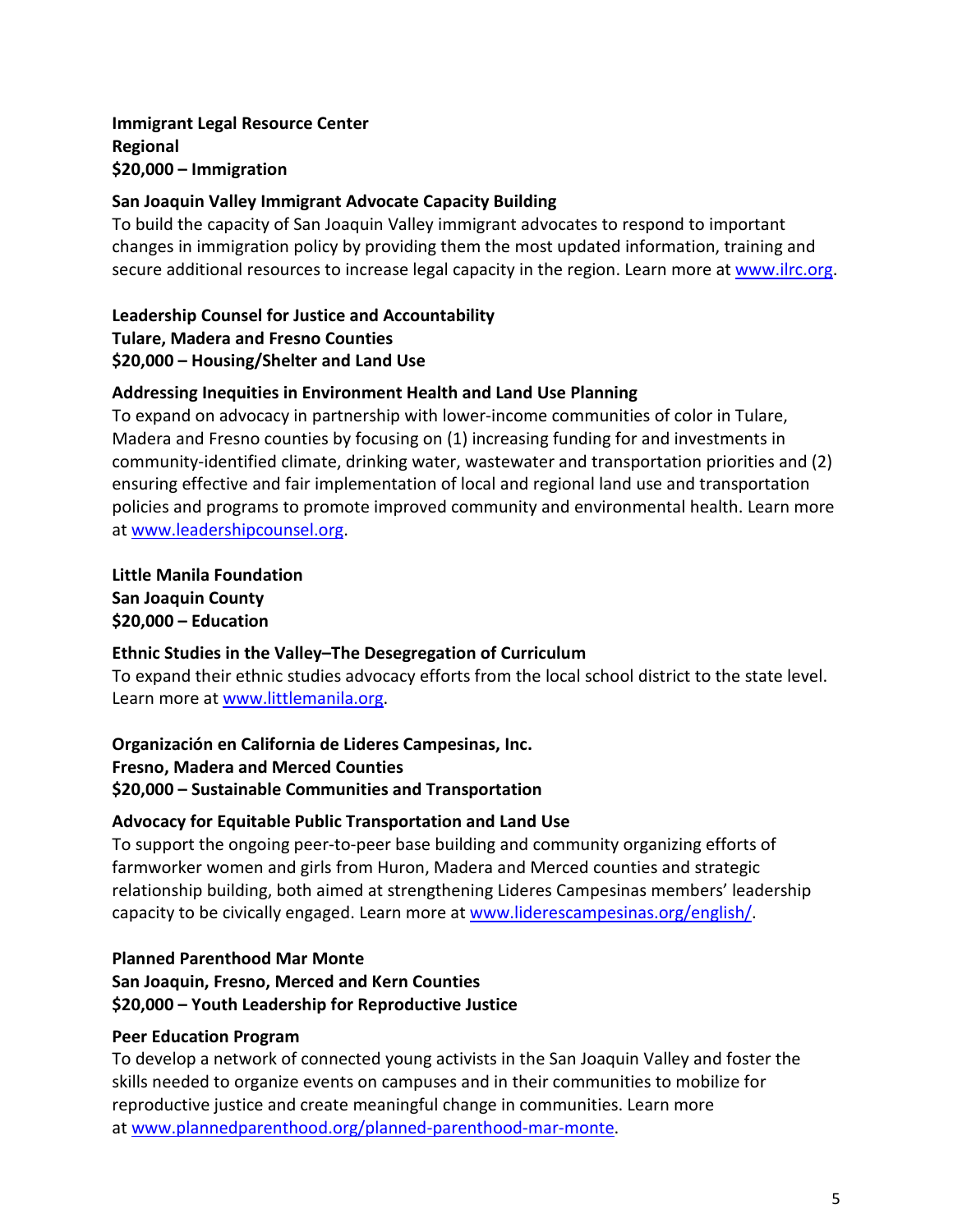# **Public Health Advocates San Joaquin County \$20,000 – Land Use**

### **Build Health–Stockton**

To continue to improve the leadership and advocacy capacity of Stockton's African American residents through leadership training and development to engage with city staff and officials through the adoption of the 2040 Envision Stockton General Plan. Learn more at [www.publichealthadvocacy.org.](http://www.publichealthadvocacy.org/)

**Radio Bilingüe, Inc. Regional \$20,000 – Health Access**

### **Learn and Stand for Latino Equity: A Public Radio Campaign**

To produce and broadcast a radio series covering critical health and safety issues for Latinos and indigenous communities throughout the San Joaquin Valley. Learn more at [www.radiobilingue.org/en/.](http://www.radiobilingue.org/en/)

### **Self-Help Enterprises Regional \$20,000 – Access to Clean Drinking Water**

# **Effective Water Funding and Planning Programs for Disadvantaged Communities and Schools**

To improve the effectiveness of water funding and planning programs for disadvantaged communities and schools through administrative advocacy, community education and community engagement. Learn more at www.selfhelpenterprises.org.

**Sequoia Riverlands Trust Kern, Fresno, Tulare, and Kings Counties \$20,000 – Land Use**

# **Supporting Healthier Communities Through Land Use and Transportation Policy**

To continue supporting improved air quality through administrative policy development and direct outreach for educational purposes to decision makers in Fresno, Tulare, Kings and Kern counties. Learn more at [www.sequoiariverlands.org.](http://www.sequoiariverlands.org/)

**The Fresno Center Fresno County \$20,000 – Immigration** 

### **Fresno Southeast Asian Immigration Advocacy**

To advocate to keep Hmong and Laotian families together in Fresno County and ensure equitable access to immigration services. Learn more a[t www.fresnocenter.org.](http://www.fresnocenter.org/)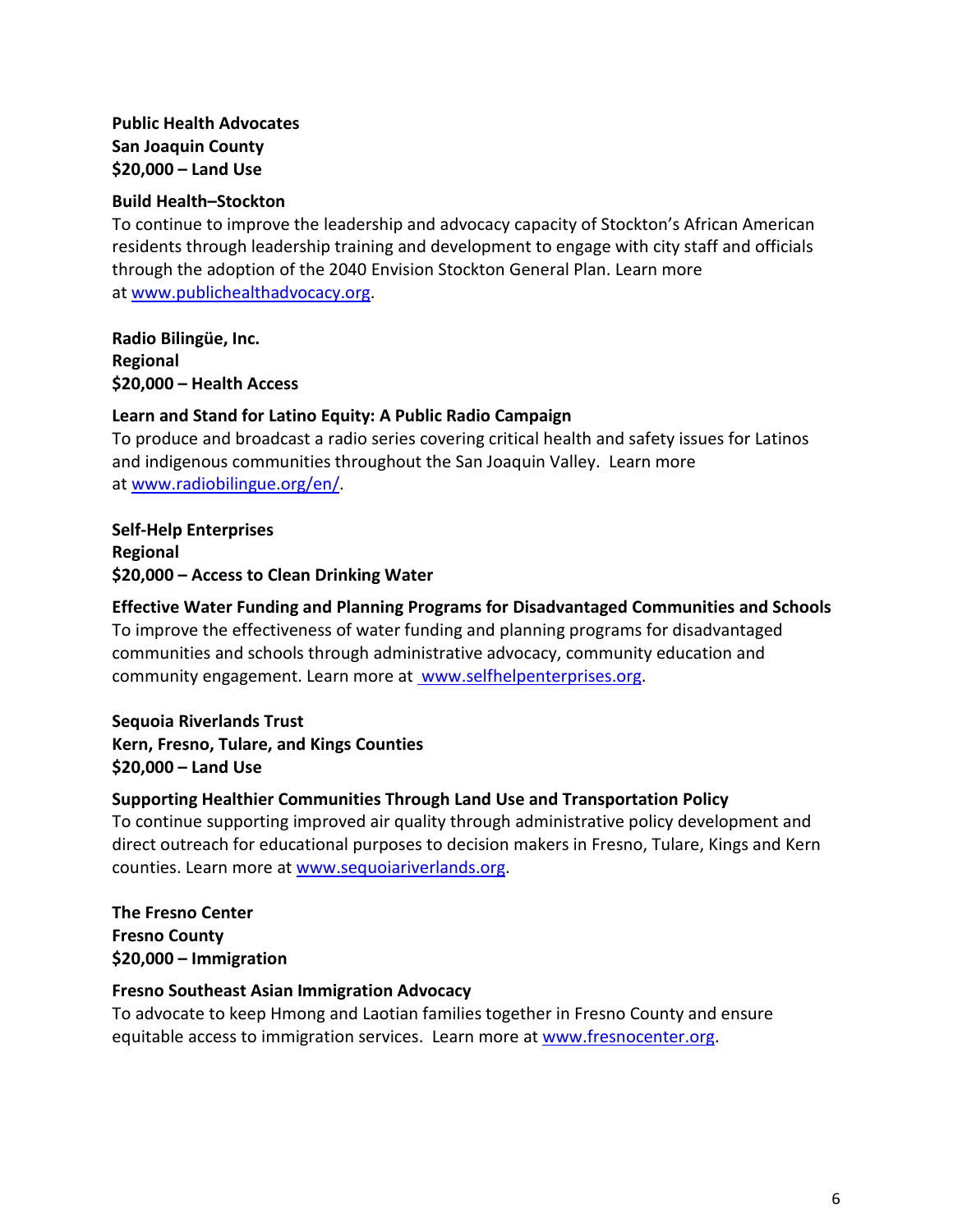# **The Sources LGBT+ Center Tulare County \$20,000 – LGBT+ Advocacy**

### **Access to Care and Policy Initiative**

To influence change in systems and policy to provide access to HIV PrEP/PEP, HRT/SRS, and third gender options on intake forms within Tulare County health and human services. Learn more at [www.thesourcelgbt.org.](http://www.thesourcelgbt.org/)

# **LEARNING PARTNERS**

### **Alliant Educational Foundation (Alliant International University) Regional \$10,000 – Mental Health**

### **Addressing Mental Health Disparities in the San Joaquin Valley**

To engage residents and advocates in the San Joaquin Valley's Asian Pacific Islander (API) communities and other communities of color in promoting mental health literacy and systems change in their respective communities. Learn more at [www.valleyapimh.org.](http://www.valleyapimh.org/)

**Asian American Advancing Justice–Asian Law Caucus Regional \$10,000 – Immigration**

### **Defending Immigrant Communities and Implementing the California Values Act**

To continue implementing the California Values Act (SB 54) and to further promote awareness and compliance by local and state law enforcement in the San Joaquin Valley, including by updating and sharing a statewide communications strategy to support local advocates and coalitions in advocating for stronger local sanctuary policies. Learn more at [www.advancingjustice-alc.org.](http://www.advancingjustice-alc.org/)

**Be Smooth San Joaquin County \$10,000 – Education**

# **TEAM Charter Bianchi Parent Leadership Program**

To engage parents of students in Be Smooth Inc.'s youth program at TEAM Charter School Bianchi in a leadership development program focused on relationship-building, research and policy advocacy with Stockton Unified School District's Board of Trustees. Learn more at [www.facebook.com/besmoothinc.](http://www.facebook.com/besmoothinc)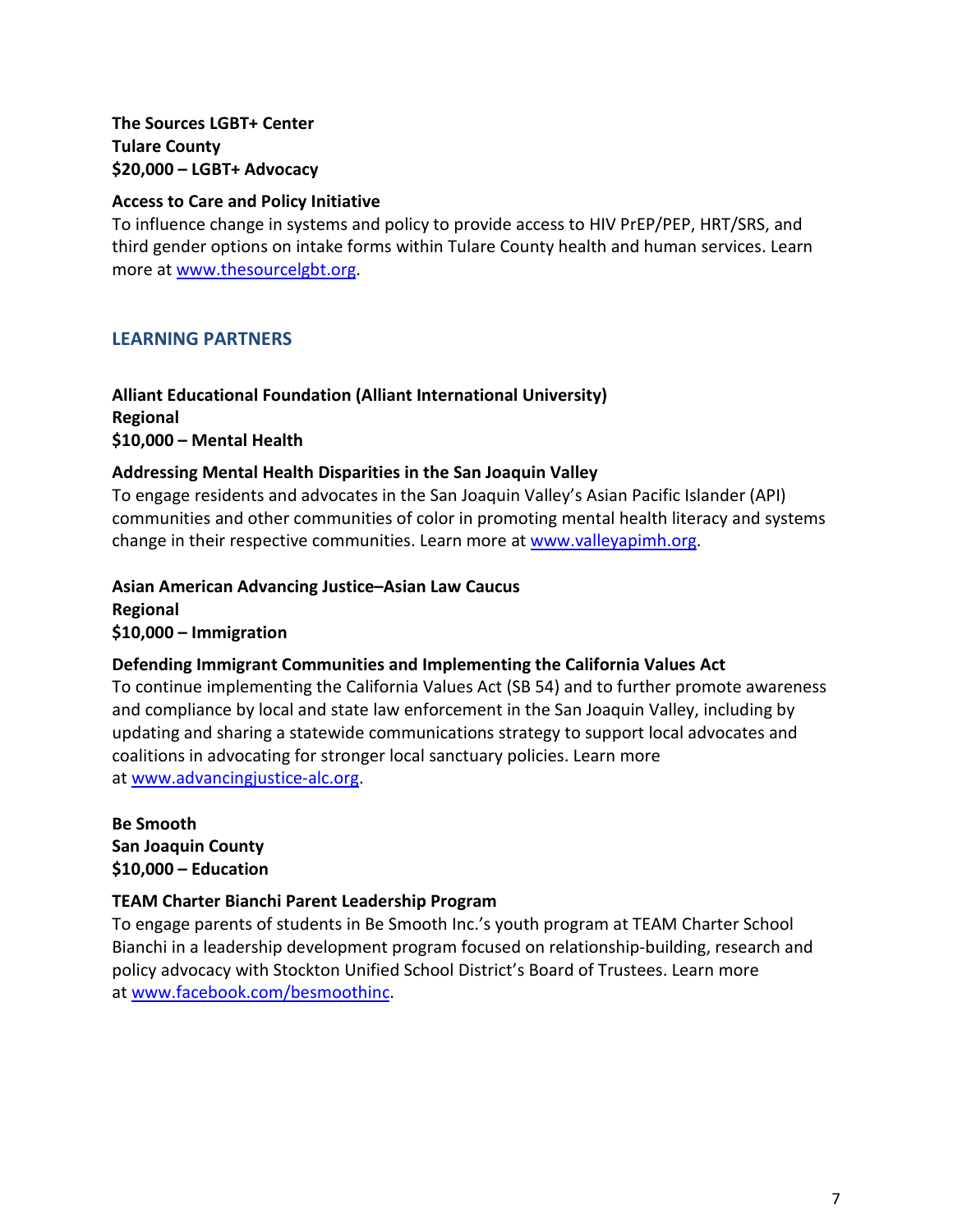# **Council on American-Islamic Relations San Joaquin, Fresno and Madera Counties \$10,000 – Mental Health**

### **The San Joaquin Valley Muslim American Wellness Collaborative**

To support the establishment of the San Joaquin Valley Muslim American Wellness Collaborative as a comprehensive initiative that will tackle the mental health epidemic in the Muslim community by advocating for policy efforts at the local level to bring attention to the mental health needs of the American Muslim community. Learn more at [www.ca.cair.com.](http://www.ca.cair.com/)

**Education and Leadership Foundation Regional \$10,000 – Immigration**

### **Immigrant Resources and Advocacy**

To support the 2019 Immigrant Resources and Advocacy Conference that will include at least 100 immigrant advocates engaged in the San Joaquin Valley to discuss California law and policies relative to education, access to health care programs, and immigration rights and remedies, and identify restorative policies that will positively impact immigrants in the region. Learn more at [www.education-leadership.org.](http://www.education-leadership.org/)

**Jakara Movement Regional \$10,000 – Education**

# **Educational Advocacy to Increase Family Involvement and Inclusivity**

To support policy advocacy and organizational capacity building around education as a health determinant and specifically for inclusivity and the strengthening of protections for Punjabi Sikh and other students in line with IHHEEL. Learn more at [www.jakara.org.](http://www.jakara.org/)

**Latino Coalition for a Healthy California (Tides Center) Regional \$10,000 – Health Access** 

# **Increasing Community and Organization Capacity for Advocacy Engagement**

To increase community and organizational capacity for policy and systems change advocacy in the San Joaquin Valley through trainings and technical assistance in the areas of Advocacy+Policy 101, Communications and Community Organizing. Learn more at [www.lchc.org.](http://www.lchc.org/)

**Madera Coalition for Community Justice Madera County \$10,000 – Access to Clean Drinking Water**

# **Access to Drinking Water in Schools Campaign**

To promote ready access to and availability of safe drinking water at all Madera Unified School sites. Learn more at [www.maderaccj.webs.com.](http://www.maderaccj.webs.com/)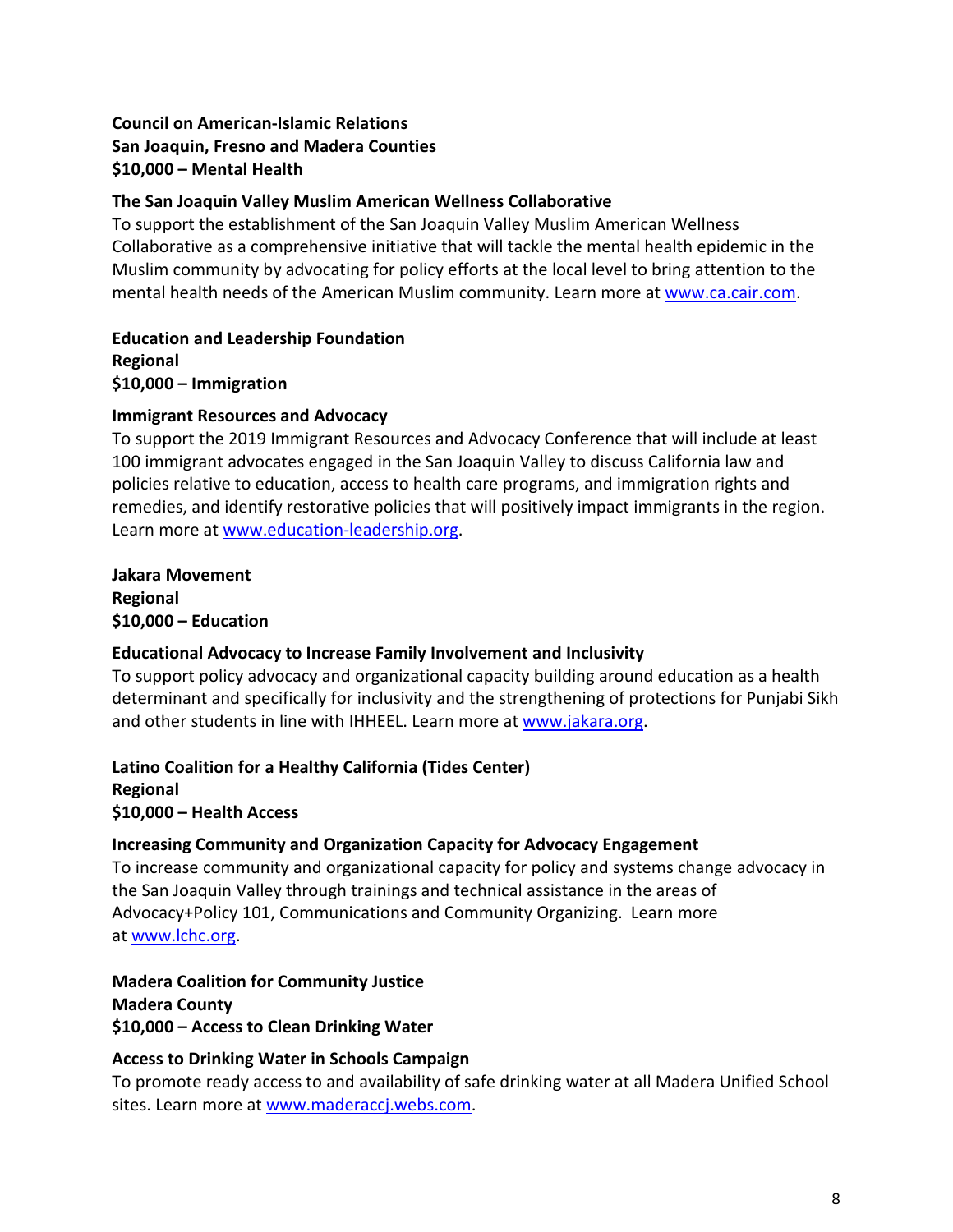# **Project Prevention Coalition (United Way of Merced County, Inc.) Merced County \$10,000 – Education**

### **Early Care and Education System Change to Address Hmong Inequities**

To promote quality early care, education and benefits for the Hmong community in Merced by advocating for the collection and disaggregation of Hmong race/ethnicity data, and by ensuring Hmong-speaking staff receive in-service training so they can competently advocate for needed internal systems changes. Learn more at [www.facebook.com/ProjectPreventionCoalition.](http://www.facebook.com/ProjectPreventionCoalition)

# **San Joaquin Valley Health Fund (2019-2020) Census Cluster Project**

### **California Rural Legal Assistance, Inc. Stanislaus and Merced Counties \$15,000**

### **Advocating for a Complete Count in Stanislaus and Merced Counties**

To embed census advocacy in all client-directed services and monitor census activities and advocating and collaborating with others for appropriate census operations, strategies and resources targeting hard-to-count residents in Stanislaus and Merced counties to foster a complete count. Learn more a[t www.crla.org.](http://www.crla.org/)

# **Central Valley Immigrant Integration Collaborative (Education and Leadership Foundation) Regional**

**\$15,000** 

### **2020 Census: Regional Advocacy & Partnership**

To enhance its leadership role in census-related activities by organizing ongoing local and regional collaborative efforts, improving organizational capacity via trainings and other activities, playing a leadership role in advocacy efforts to bring about an accurate and complete enumeration in the region, and developing and implementing informational campaigns aimed at hard-to-count Latino immigrants. Learn more at [www.cviic.org.](http://www.cviic.org/)

# **Dolores C. Huerta Foundation Kern, Tulare, and Fresno Counties \$15,000**

### **Asset Mapping and Advocacy for a Complete Count**

To assist hard-to-count Latinos in rural and some urban areas of Kern, Tulare and Fresno counties with their own asset mapping in order to make census outreach plans, and to continue to advocate with their community constituents against barriers (like the citizenship question) to a complete count. Learn more at [www.doloreshuerta.org](http://www.doloreshuerta.org/)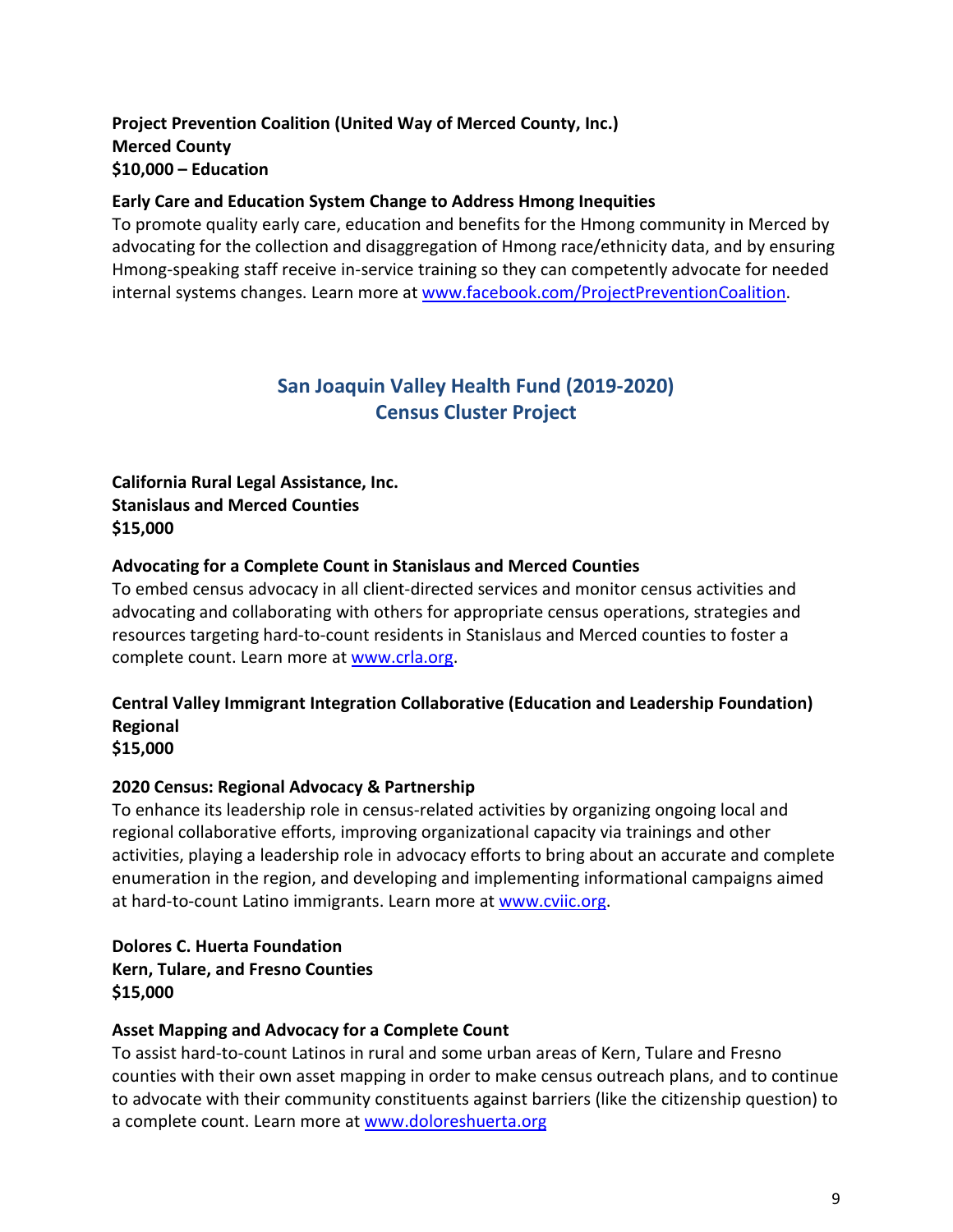**Faith in the Valley Stanislaus County \$15,000** 

### **Organizing, Educating, Dismantling Barriers to a Complete Count in Stanislaus County**

To educate and engage congregations, clergy, community leaders and policymakers in Stanislaus County, and expand its volunteer teams to integrate census advocacy into existing housing and immigration issue campaigns. Also, to engage in non-lobbying advocacy before city councils for appropriate census outreach/education plans that will reach hard-to-count populations, including accurate guidance on sensitive issues like the citizenship question. Learn more at [www.faithinthevalley.org.](http://www.faithinthevalley.org/)

**Jakara Movement Regional \$15,000**

### **Advocating for a Complete Count of the Sikh Punjabi Community in the San Joaquin Valley**

To advocate for adequate resources, including a sufficient number of appropriately trained enumerators, to foster a complete count of the San Joaquin Valley's hard-to-count Punjabi Sikh community (N=350,000) by partnering with other community organizations, institutions, places of worship and media to engage directly with the Punjabi Sikh community and by training youth as census "ambassadors". Learn more at [www.jakara.org.](http://www.jakara.org/)

**Leadership Counsel for Justice and Accountability Regional \$15,000** 

### **San Joaquin Valley: Presente!**

To work with community partners in Fresno, Madera, Merced, Kern and Tulare counties to ensure local agencies direct adequate resources to reach hard-to-count communities. Also, to raise awareness of the impacts and opportunities of the census in hard-to-count communities by developing materials focused on the importance of data in shaping public policy and ensuring access to public resources for community priorities. Learn more at [www.leadershipcounsel.org.](http://www.leadershipcounsel.org/)

### **Madera Coalition for Community Justice Madera County \$15,000**

### **Advocating for a Complete Census Count in Madera County**

To engage with Madera County community members, businesses, faith community, school districts and others to overcome barriers to census participation associated with hidden housing and complex households, low education, language and limited access to technology. Focus will be on the planning, procedures, outreach, education, staffing, other resources and tactics used to count the hard-to-count. Learn more at [www.maderaccj.webs.com.](http://www.maderaccj.webs.com/)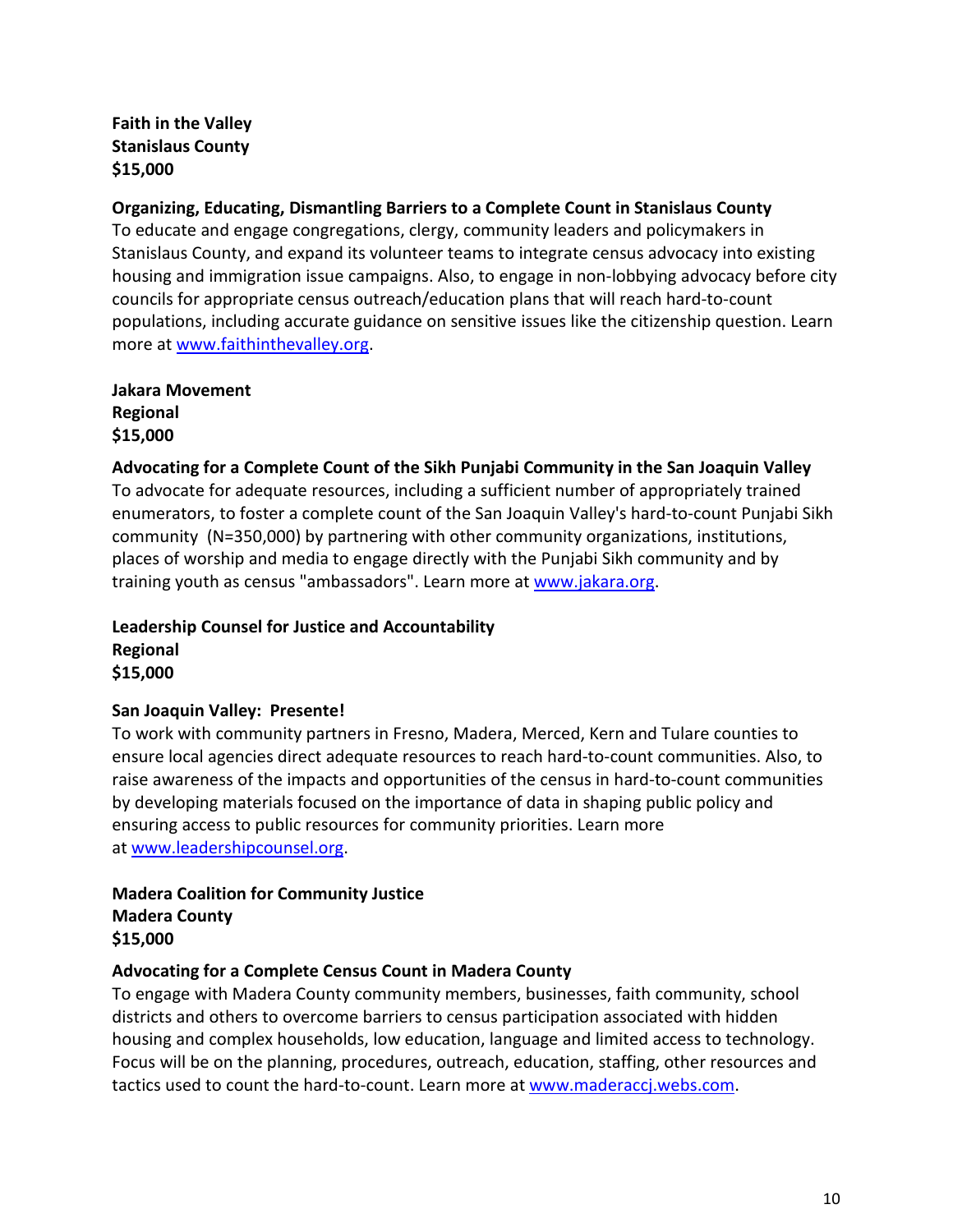# **Radio Bilingue, Inc. Regional \$15,000**

### **A Census Advocacy Radio Campaign: Reduce Barriers and Increase Participation**

To produce and broadcast a public radio series to raise awareness, address barriers and support complete count efforts across the San Joaquin Valley. Live interactive talk shows, public service announcements and educational messages will be broadcast with input and on-air participation of SJVHF partners and other experts. On-air programming also will support recruitment of culturally/linguistically competent census canvassers and connect hard-to-count listeners to places/options for completing the census. Learn more at [www.radiobilingue.org/en/.](http://www.radiobilingue.org/en/)

# **Southeast Asia Resource Action Center San Joaquin, Fresno, and Merced Counties \$15,000**

### **Advocating for a Complete Count among Southeast Asians in the San Joaquin Valley**

To train community leaders, organizational staff and residents to address distinct education and language needs, and overcome related barriers, to foster a complete count for Census 2020 among the Cambodian, Laotian and Vietnamese refugee communities in Stockton, Merced and Fresno. Learn more at [www.searac.org.](http://www.searac.org/)

### **Westside Family Preservation Services Network Fresno \$15,000**

# **Rural Fresno County Collaborative: Advocating, Educating & Engaging**

To engage local institutions, youth and others in regular community discussions to identify and address barriers to a complete count such as no street addresses, low literacy, lack of internet access, complex housing and other more subtle issues. Youth and other residents will develop community narratives for use in advocacy for operational changes and increased resources to boost census participation, efficacy and community voice in rural west Fresno County.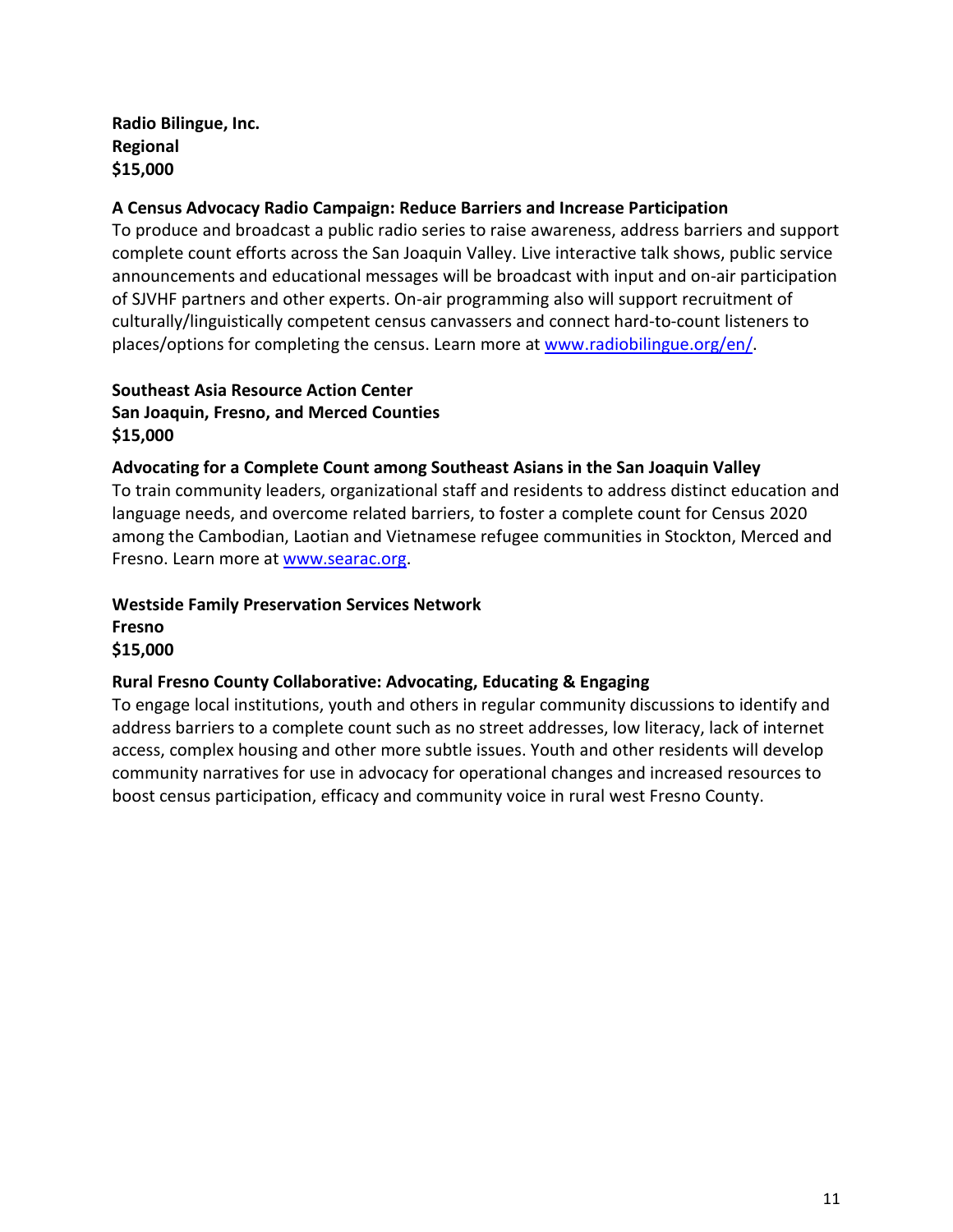# **San Joaquin Valley Health Fund Awards (2017-2020) Healthy Communities Cluster: Racial Equity and Community Mobilization to Improve the Health and Well-Being of Children**

### **Faith in Community**

**With: Faith in the Valley Affiliates and Public Health Advocates Fresno, Kern, Merced, San Joaquin and Stanislaus Counties \$600,000 – Environmental Justice**

### **New Voices: Health Equity and Racial Justice for Children**

To engage parents, community leaders and partners across five counties in the Valley in research, power building and advancing policy in three areas affecting young children's health: 1. safe, healthy housing, 2. clean air, and 3. a healthy environment and safe spaces to exercise. Learn more at [www.faithinthevalley.org.](http://www.faithinthevalley.org/)

### **Fresno Interdenominational Refugee Ministries**

**With: Fresno Center for New Americans, Stone Soup Fresno and Southeast Asian Resource Action Center Fresno County \$240,000 – Education**

# **Fresno Southeast Asian Coalition for Action**

To develop a Fresno Southeast Asian Coalition for Action and specific action team to work on behalf of Southeast Asian English language learners in the Fresno Unified School District through data collection, analysis and advocacy to rectify gaps in culturally competent services and advocate for equitable investment for all English language learners, especially Southeast Asian students. Learn more at [www.firminc.org.](http://www.firminc.org/)

# **The Center for Race, Poverty and the Environment**

**With: Californians for Pesticides Reform, Community Alliance for Agroecology and CRLA, Inc. Fresno, Kern, Kings, Madera, Merced and Tulare Counties \$600,000 – Environmental Justice**

# **Improving childhood health and racial equity by reducing pesticide exposure in the San Joaquin Valley**

To improve the lives of our most vulnerable children ages 0 to 8 by ameliorating one systemic case limiting their potential: exposure to toxic pesticides near schools and daycares, which severely threatens children's health and ability to learn. By winning new restrictions on pesticide use near where children live, learn and play, and by working with sustainably-inclined farmers to demand greater state support to transition to more sustainable growing methods. Learn more at [www.crpe-ej.org.](http://www.crpe-ej.org/)